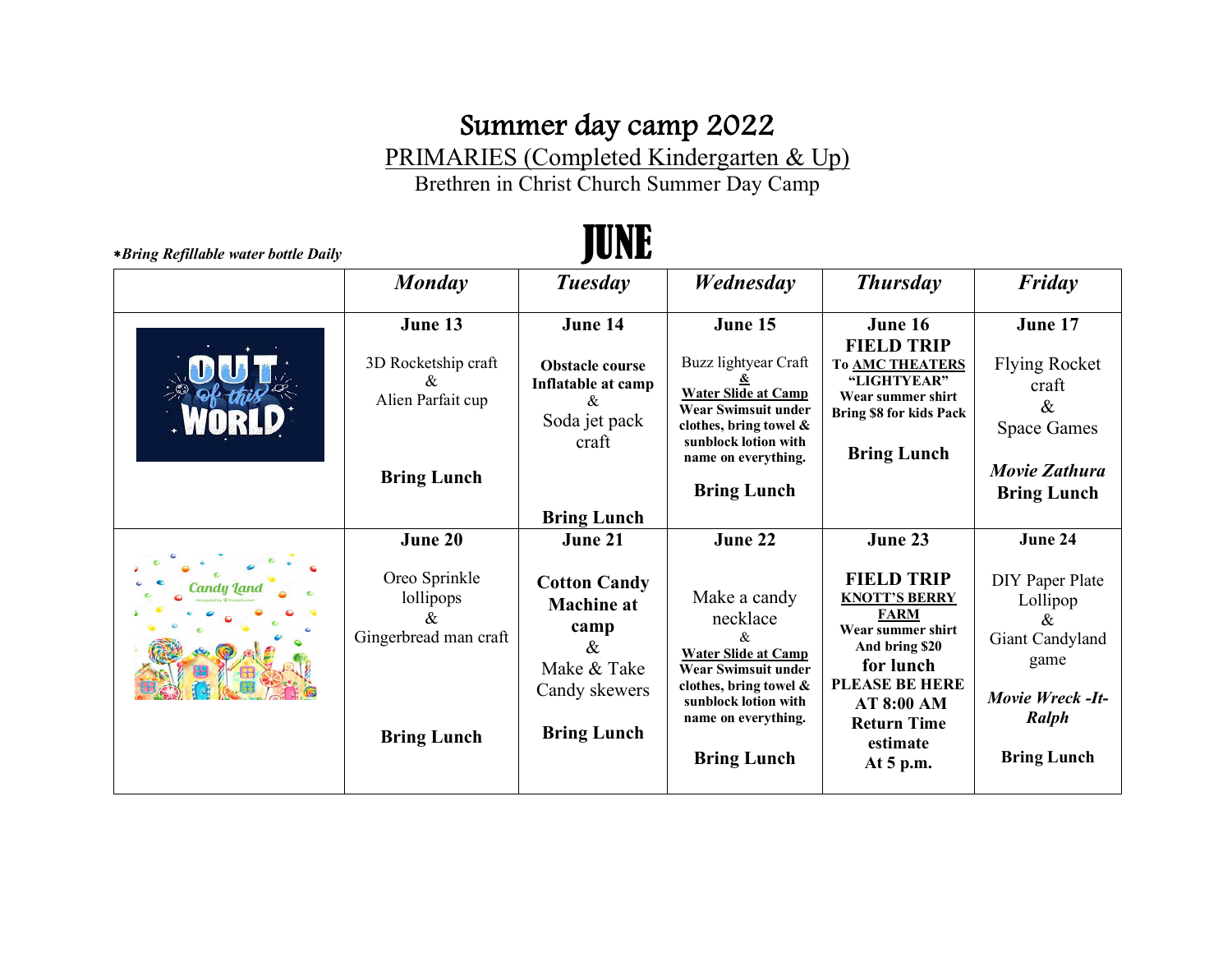## JULY

|                                                   | <b>Monday</b>                                                                                                  | <b>Tuesday</b>                                                                                                                                  | Wednesday                                                                                                                                                                                                      | <b>Thursday</b>                                                                                                                                                                       | Friday                                                                                                                                                    |
|---------------------------------------------------|----------------------------------------------------------------------------------------------------------------|-------------------------------------------------------------------------------------------------------------------------------------------------|----------------------------------------------------------------------------------------------------------------------------------------------------------------------------------------------------------------|---------------------------------------------------------------------------------------------------------------------------------------------------------------------------------------|-----------------------------------------------------------------------------------------------------------------------------------------------------------|
| Slice of fun                                      | June 27                                                                                                        | June 28                                                                                                                                         | June 29                                                                                                                                                                                                        | June 30                                                                                                                                                                               | July 1                                                                                                                                                    |
|                                                   | Flying Pizza craft<br>$\&$<br>Pizza delivery<br>relays                                                         | <b>Walk to Red Devil</b><br>Pizza<br>Wear camp shirts<br>and bring \$10 for<br>food & Arcade<br><b>Games</b><br>&                               | Sweet n' snowy<br>comes to camp.<br><b>Water Slide at Camp</b><br><b>Wear Swimsuit under</b><br>clothes, bring towel $\&$<br>sunblock lotion with<br>name on everything.                                       | <b>FIELD TRIP</b><br><b>Big Adventure</b><br>Park<br><b>Wear Camp shirt</b><br>Be here by 9 a.m                                                                                       | Give God a "pizza"<br>of your heart banner<br>craft<br>$\mathcal{R}_{\mathcal{L}}$<br><b>Teenage Mutant</b><br>Ninja Turtles movie                        |
|                                                   | <b>Bring Lunch</b>                                                                                             | Pizza Word search &<br>coloring contest                                                                                                         | <b>Bring Lunch</b>                                                                                                                                                                                             | <b>Bring Lunch</b>                                                                                                                                                                    | <b>Bring Lunch</b>                                                                                                                                        |
| <b>STAR</b><br>WARS                               | July 4<br><b>School Closed</b>                                                                                 | July 5<br><b>LASER TAG</b><br>Here at Camp!<br>$\mathcal{R}_{\mathcal{L}}$<br><b>Star Wars Activity</b><br>booklet<br><b>Bring Lunch</b>        | July 6<br>Pool Noodle<br>Lightsaber craft $&$<br><b>Water Slide at Camp</b><br>Wear Swimsuit under<br>clothes, bring towel &<br>sunblock lotion with<br>name on everything.<br><b>Bring Lunch</b>              | July 7<br><b>FIELD TRIP</b><br><b>Medieval Times</b><br>Wear camp shirt<br><b>Lunch Included!</b><br>Be here by 9 a.m                                                                 | July 8<br>Knock down storm<br>troopers craft<br>&.<br>Star Wars nerf game<br>(Bring your own nerf<br>gun)<br><b>Star Wars Movie</b><br><b>Bring Lunch</b> |
|                                                   | July 11<br>DIY mini Football<br>Post<br>$\mathcal{R}_{\mathcal{L}}$<br>Hut Hut Hike Game<br><b>Bring Lunch</b> | July 12<br><b>FIELD TRIP</b><br><b>Ouakes Stadium</b><br>for a Baseball Game<br>Wear camp shirt and<br>bring \$10 for spending<br>money & lunch | July 13<br>Dunk Tank & Water<br>games<br>Wear Swimsuit under<br>clothes, bring towel &<br>sunblock lotion with name<br>on everything. &<br>Water color your own<br>sports pennants craft<br><b>Bring Lunch</b> | July 14<br><b>Walking to Bowlero</b><br><b>For Bowling</b><br>Wear camp shirt<br><b>Wear Waking shoes</b><br>Bring water bottle.<br>&.<br>Dodge ball tournament<br><b>Bring Lunch</b> | July 15<br>Wear your favorite<br>Sports jersey<br>Xr.<br>Make your own sports<br>necklace<br><b>Sandlot Movie</b><br><b>Bring Lunch</b>                   |
| LET<br><b>THE</b><br><b>GAMES</b><br><b>BEGIN</b> | July 18<br>Design a maze craft<br>Capture the flag game<br><b>Bring Lunch</b>                                  | July 19<br><b>Retro Rolling Video</b><br>Game truck at camp!<br>$\mathbf{\mathbf{k}}$<br>Cup & Ball Craft<br><b>Bring Lunch</b>                 | July 20<br><b>Water Slide at Camp</b><br>Wear Swimsuit under<br>clothes, bring towel &<br>sunblock lotion with name<br>on everything.<br>& Giant Beach ball Fun<br><b>Bring Lunch</b>                          | July 21<br><b>Field Trip</b><br><b>John's Incredible Pizza</b><br>Wear camp shirt<br><b>Lunch Provided</b>                                                                            | July 22<br>Foosball craft<br>&.<br><b>Balloon Stomp Game</b><br>Jumanji Movie<br><b>Bring Lunch</b>                                                       |